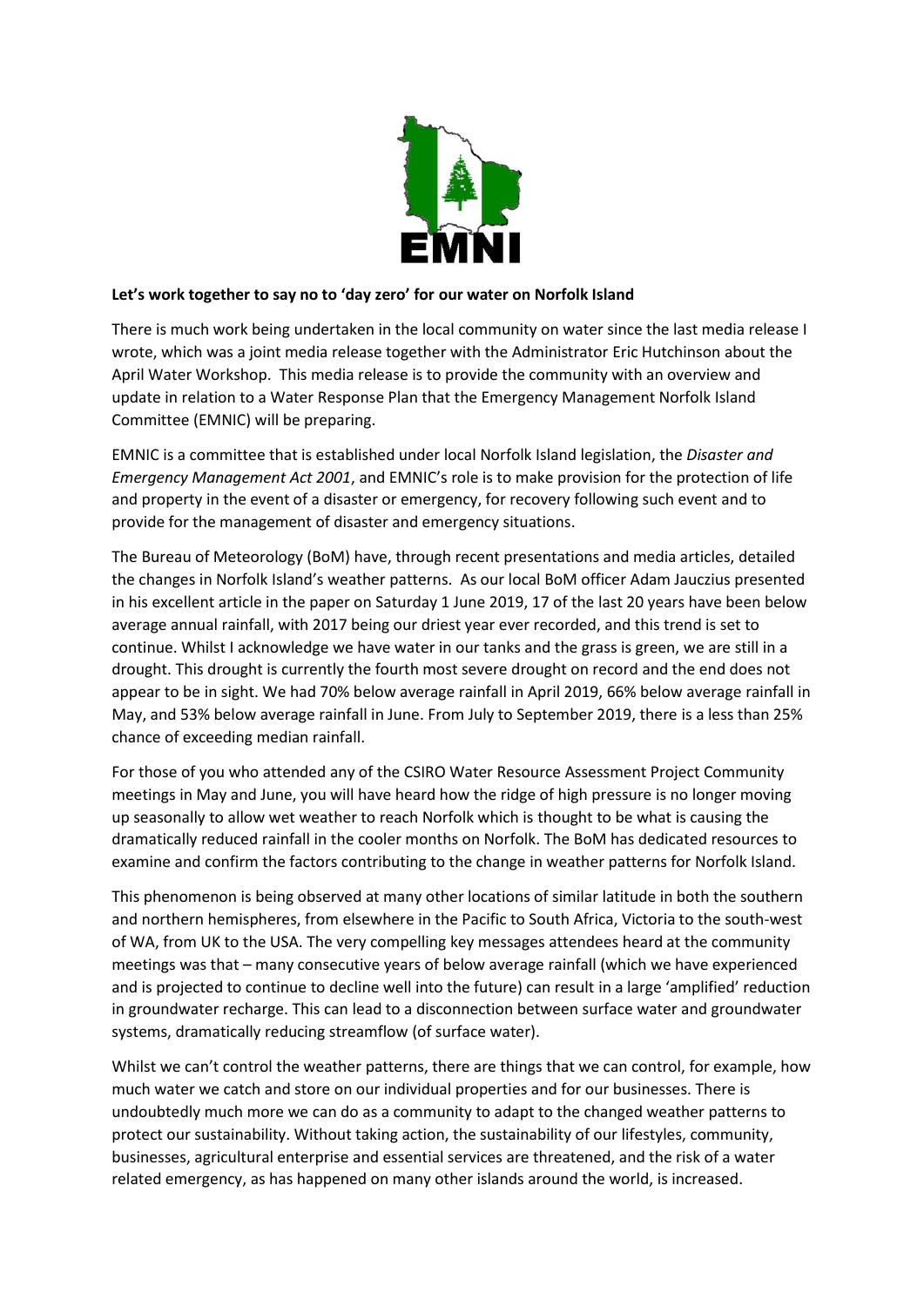As I have been writing this, I have just read an article about how almost a dozen towns in NSW and Queensland are less than 12 months away from running out of drinking water; what they are referring to as 'day zero'. Let's work together to prevent Norfolk from joining the growing statistics.

EMNIC's motto is to plan for the worst but hope for the best. Therefore, at our meeting on 13 May 2019 EMNIC declared they would create a Water Response Plan under NORDISPLAN and they would do this through a sub-committee. The NORDISPLAN is the regulatory document that provides for local provision of response to, and recovery from, disasters and major emergencies for a period of 48 hours. Response plans are the documents that guide EMNIC if an identified risk threatens to occur and/or occurs on Norfolk. There are currently two response plans under NORDISPLAN, they are the Cyclone and Tsunami response plans.

The Water Response Plan will detail steps that EMNIC will take if there is a water crisis on Norfolk Island and will include such things as what 'triggers' will determine when Norfolk Island is experiencing a water crisis that may be approaching an emergency – for example low rainfall, number of consecutive dry days, ground water levels and quality – and then what circumstances may constitute a water related emergency. The Water Response Plan will be designed to be activated before an emergency to help prevent and prepare the community. Once the emergency threshold is reached, NORDISPLAN is activated, but the water response plan will continue to help guide response and recovery to help mitigate the impact of a water emergency.

The Water Response Plan will detail particular stages in the lead up to a water emergency and what EMNIC can do within each stage – for example it may determine that, in the first stage (not yet an emergency), there is information issued alerting the community and visitors that conditions are approaching the high risk/extreme/catastrophic category and water should be used much more sparingly than in ordinary drought circumstances. A further stage could detail what assistance is available to the community if needed.

Nothing has been pre-determined at this time for the Water Response Plan, the aforementioned examples are provided to assist the community with an understanding of what a Water Response Plan could entail and to be thought provoking to encourage anyone to get in contact with further suggestions at this time. During the research phase, meetings with community members and organisations will occur and once a draft document has been prepared it will be provided to the Norfolk Island community for input and feedback before it is adopted.

 $\triangleright$  The EMNIC Water sub-committee is in the early stages of research for the Water Response Plan and if anyone is interested in learning more or providing information at this stage please contact Sarlu LeCren on [cheryl.lecren@nirc.gov.nf](mailto:cheryl.lecren@nirc.gov.nf) or 22001 ext 125.

As the community would be aware, Norfolk Island Regional Council are also working on their own risk management strategies around water. They are developing a Water Management Strategy, which aims to shore up water security including by increasing water capture and storage so as to reduce the reliance on groundwater by Council and the community, identify pollution control measures and protect and preserve the island's water resources. They are also working on the upgrade of Council's rainwater harvesting systems. In the approved Operational Plan 2019-2020, Council has budgeted for rainwater storage for operational use and service delivery and dam design with the intent to increase the quantity of surface water for community and agricultural needs.